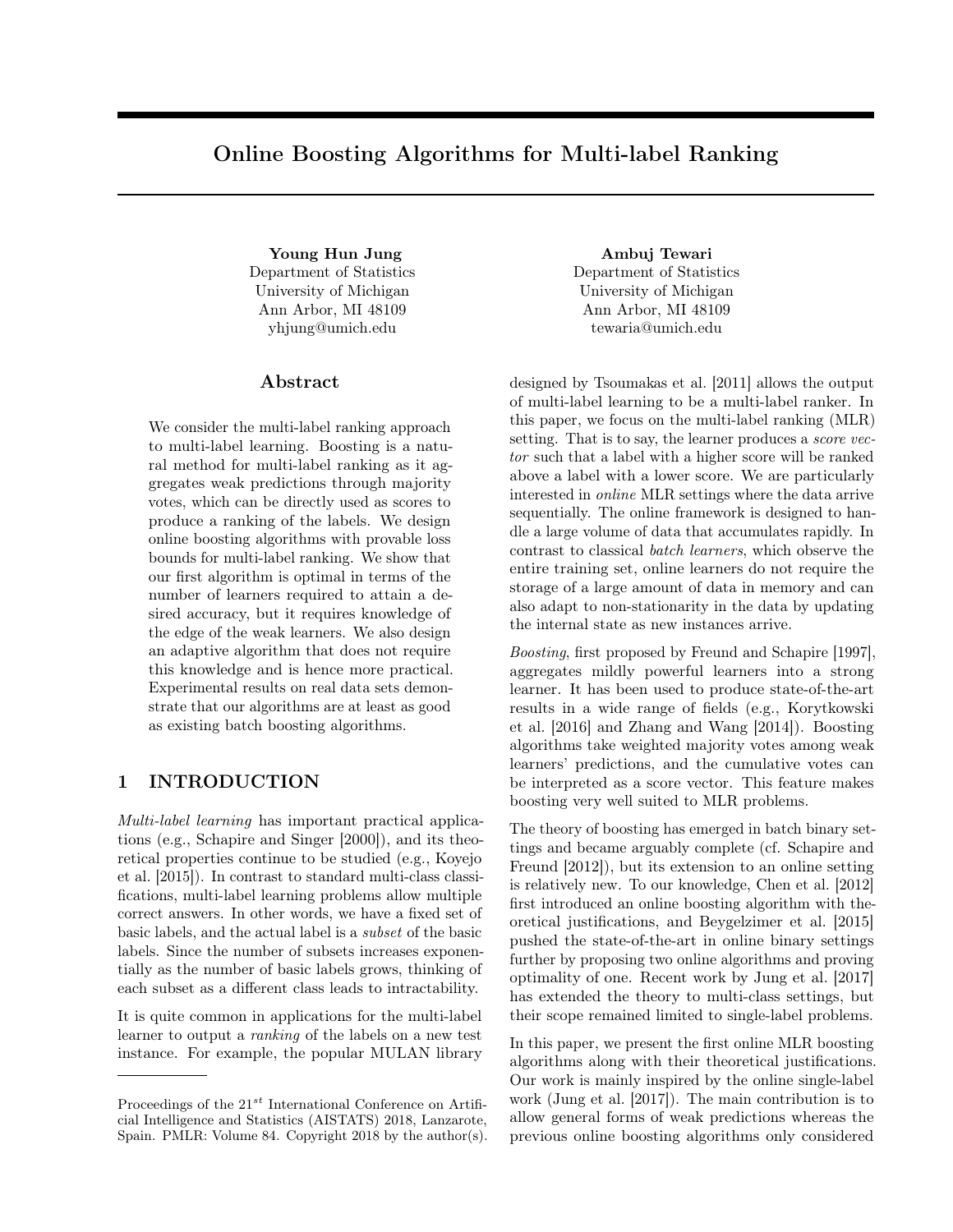homogeneous prediction formats. By introducing a general way to encode weak predictions, our algorithms can combine binary, single-label, and MLR predictions.

After introducing the problem setting, we define an edge of an online learner over a random learner (Definition 1). Under the assumption that every weak learner has a known positive edge, we design an optimal way to combine their predictions (Section 3.1). In order to deal with practical settings where such an assumption is untenable, we present an adaptive algorithm that can aggregate learners with arbitrary edges (Section 3.2). In Section 4, we test our two algorithms on real data sets, and find that their performance is often comparable with, and sometimes better than, that of existing batch boosting algorithms for MLR.

# 2 PRELIMINARIES

The number of candidate labels is fixed to be  $k$ , which is known to the learner. Without loss of generality, we may write the labels using integers in  $[k] := \{1, \dots, k\}.$ We are allowing multiple correct answers, and the label  $Y_t$  is a subset of [k]. The labels in  $Y_t$  is called relevant, and those in  $Y_t^c$ , irrelevant. At time  $t = 1, \dots, T$ , an adversary sequentially chooses a labeled example  $(\mathbf{x}_t, Y_t) \in \mathcal{X} \times 2^{[k]},$  where X is some domain. Only the instance  $x_t$  is shown to the learner, and the label  $Y_t$  is revealed once the learner makes a prediction  $\hat{\mathbf{y}}_t$ . As we are interested in MLR settings,  $\hat{\mathbf{y}}_t$  is a k dimensional score vector. The learner suffers a loss  $L^{Y_t}(\hat{\mathbf{y}}_t)$  where the loss function will be specified later in Section 3.1.

In our boosting framework, we assume that the learner consists of a booster and N weak learners, where N is fixed before the training starts. This resembles a manager-worker framework in that booster distributes tasks by specifying losses, and each learner makes a prediction to minimize the loss. Booster makes the final decision by aggregating weak predictions. Once the true label is revealed, the booster shares this information so that weak learners can update their parameters for the next example.

#### 2.1 Online Weak Learners and Cost Vector

We keep the form of weak predictions  $h_t$  general in that we only assume it is a distribution over  $[k]$ . This can in fact represent various types of predictions. For example, a *single-label prediction*,  $l \in [k]$ , can be encoded as a standard basis vector  $e_l$ , or a multi-label prediction  $\{l_1, \dots, l_n\}$  by  $\frac{1}{n} \sum_{i=1}^n \mathbf{e}_{l_i}$ . Due to this general format, our boosting algorithm can even combine weak predictions of different formats. This implies that if a researcher has a strong family of binary learners, she can simply boost them without transforming them

into multi-class learners through well known techniques such as *one-vs-all* or *one-vs-one* [Allwein et al., 2000].

We extend the *cost matrix framework*, first proposed by Mukherjee and Schapire [2013] and then adopted in online settings by Jung et al. [2017], as a means of communication between booster and weak learners. At round t, booster computes a cost vector  $\mathbf{c}_t^i$  for the  $i^{th}$ weak learner  $WL^i$ , whose prediction  $\mathbf{h}_t^i$  suffers the cost  $\mathbf{c}_t^i \cdot \mathbf{h}_t^i$ . The cost vector is unknown to  $WL^i$  until it produces  $\mathbf{h}_t^i$ , which is usual in online settings. Otherwise,  $WL<sup>i</sup>$  can trivially minimize the cost.

A binary weak learning condition states a learner can attain over 50% accuracy however the sample weights are assigned. In our setting, cost vectors play the role of sample weights, and we will define the edge of a learner in similar manner.

Finally, we assume that weak learners can take an importance weight as an input, which is possible for many online algorithms.

#### 2.2 General Online Boosting Schema

We introduce a general algorithm schema shared by our algorithms. We denote the weight of  $WL<sup>i</sup>$  at iteration t by  $\alpha_t^i$ . We keep track of weighted cumulative votes through  $\mathbf{s}_t^j := \sum_{i=1}^j \alpha_t^i \mathbf{h}_t^i$ . That is to say, we can give more credits to well performing learners by setting larger weights. Furthermore, allowing negative weights, we can avoid poor learner's predictions. We call  $s_t^j$  a prediction made by *expert j*. In the end, the booster makes the final decision by following one of these experts.

The schema is summarized in Algorithm 1. We want to emphasize that the true label  $Y_t$  is only available once the final prediction  $\hat{\mathbf{y}}_t$  is made. Computation of weights and cost vectors requires the knowledge of  $Y_t$ , and thus it happens after the final decision is made. To keep our theory general, the schema does not specify which weak learners to use (line 4 and 12). The specific ways to calculate other variables such as  $\alpha_t^i$ ,  $\mathbf{c}_t^i$ , and  $i_t$ depend on algorithms, which will be introduced in the next section.

# 3 ALGORITHMS WITH THEORETICAL LOSS BOUNDS

An essential factor in the performance of boosting algorithms is the predictive power of the individual weak learners. For example, if weak learners make completely random predictions, they cannot produce meaningful outcomes according to the booster's intention. We deal with this matter in two different ways. One way is to define an edge of a learner over a completely ran-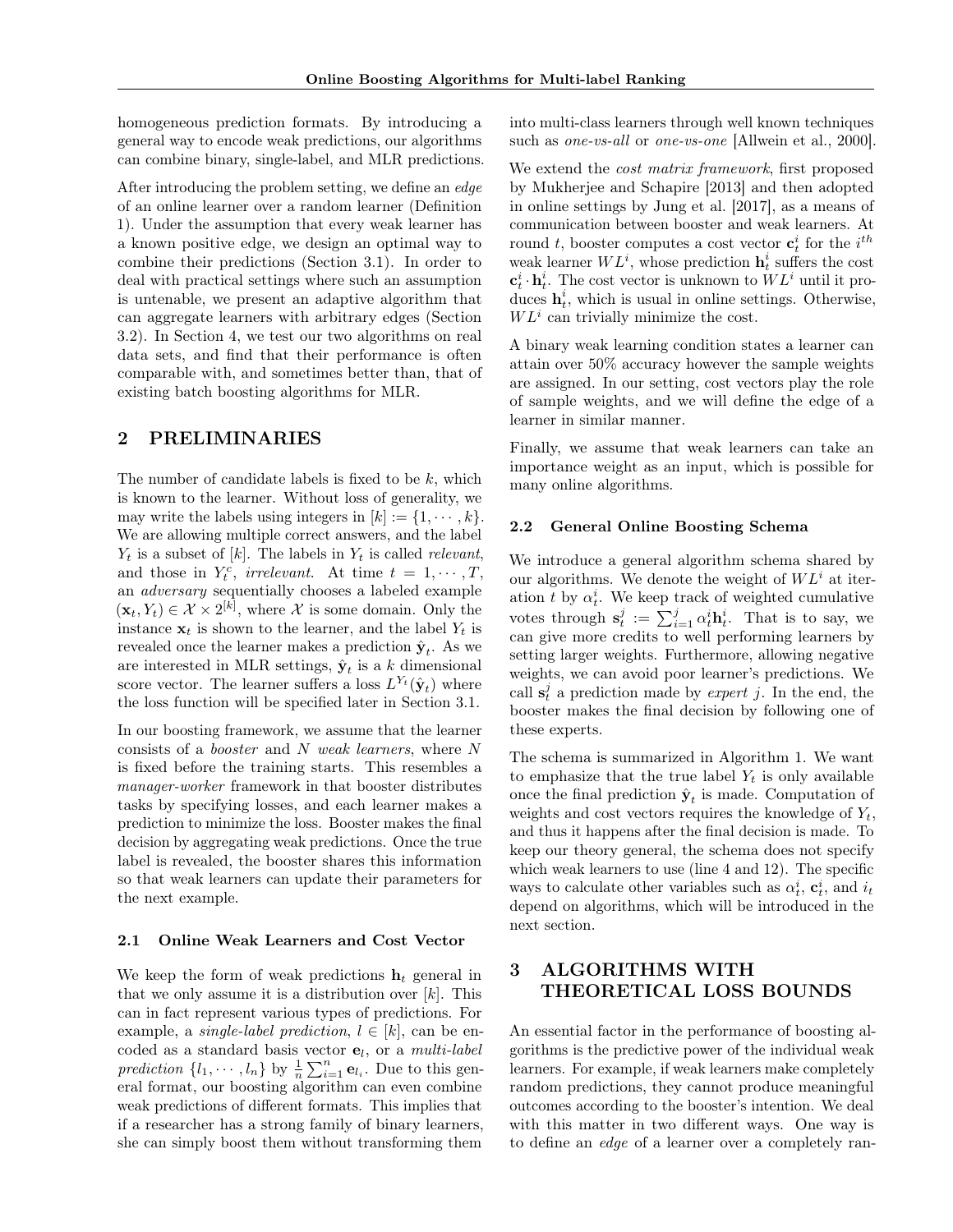| <b>Algorithm 1 Online Boosting Schema</b> |  |  |  |
|-------------------------------------------|--|--|--|
|-------------------------------------------|--|--|--|

- 1: **Initialize:**  $\alpha_1^i$  for  $i \in [N]$
- 2: for  $t = 1, \cdots, T$  do
- 3: Receive example  $\mathbf{x}_t$
- 4: Gather weak predictions  $\mathbf{h}_t^i = WL^i(\mathbf{x}_t)$ ,  $\forall i$
- 5: Record expert predictions  $\mathbf{s}_t^j := \sum_{i=1}^j \alpha_t^i \mathbf{h}_t^i$
- 6: Choose an index  $i_t \in [N]$
- 7: Make a final decision  $\hat{\mathbf{y}}_t = \mathbf{s}_t^{i_t}$
- 8: Get the true label  $Y_t$
- 9: Compute weights  $\alpha_{t+1}^i$ ,  $\forall i$
- 10: Compute cost vectors  $\mathbf{c}_t^i$ ,  $\forall i$
- 11: Weak learners suffer the loss  $\mathbf{c}_t^i \cdot \mathbf{h}_t^i$
- 12: Weak learners update the internal parameters
- 13: Update booster's parameters, if any
- 14: end for

dom learner and assume all weak learners have positive edges. Another way is to measure each learner's em*pirical edge* and manipulate the weight  $\alpha_t^i$  to maximize the accuracy of the final prediction. Even a learner that is worse than random guessing can contribute positively if we allow negative weights. The first method leads to OnlineBMR (Section 3.1), and the second to Ada.OLMR (Section 3.2).

#### 3.1 Optimal Algorithm

We first define the edge of a learner. Recall that weak learners suffer losses determined by cost vectors. Given the true label  $Y$ , the booster chooses a cost vector from

$$
\mathcal{C}_0^{cor} := \{ \mathbf{c} \in [0,1]^k \mid \max_{l \in Y} \mathbf{c}[l] \le \min_{r \notin Y} \mathbf{c}[r],
$$

$$
\min_l \mathbf{c}[l] = 0 \text{ and } \max_l \mathbf{c}[l] = 1 \},
$$

where the name  $\mathcal{C}_0^{eor}$  is used by Jung et al. [2017] and "eor" stands for edge-over-random. Since the booster wants weak learners to put higher scores at the relevant labels, costs at the relevant labels should be less than those at the irrelevant ones. Restriction to  $[0, 1]^k$  makes sure that the learner's cost is bounded. Along with cost vectors, the booster passes the importance weights  $w_t \in [0, 1]$  so that the learner's cost becomes  $w_t \mathbf{c}_t \cdot \mathbf{h}_t$ .

We also construct a *baseline* learner that has edge  $\gamma$ . Its prediction  $\mathbf{u}_{\gamma}^{Y}$  is also a distribution over [k] that puts  $\gamma$  more probability for the relevant labels. That is to say, we can write

$$
\mathbf{u}_{\gamma}^{Y}[l] = \begin{cases} a + \gamma & \text{if } l \in Y \\ a & \text{if } l \notin Y, \end{cases}
$$

where the value of  $a$  depends on the number of relevant  $labels, |Y|.$ 

Now we state our online weak learning condition.

Definition 1. (OnlineWLC) For parameters  $\gamma, \delta \in$  $(0, 1)$ , and  $S > 0$ , a pair of an online learner and an adversary is said to satisfy OnlineWLC  $(\delta, \gamma, S)$  if for any T, with probability at least  $1 - \delta$ , the learner can generate predictions that satisfy

$$
\sum_{t=1}^T w_t \mathbf{c}_t \cdot \mathbf{h}_t \le \sum_{t=1}^T w_t \mathbf{c}_t \cdot \mathbf{u}_{\gamma}^{Y_t} + S.
$$

 $\gamma$  is called an edge, and S an excess loss.

This extends the condition made by Jung et al. [2017, Definition 1]. The probabilistic statement is needed as many online learners produce randomized predictions. The excess loss can be interpreted as a warm-up period. Throughout this section, we assume our learners satisfy OnlineWLC  $(\delta, \gamma, S)$  with a fixed adversary.

Cost Vectors The optimal design of a cost vector depends on the choice of loss. We will use  $L^Y(\mathbf{s})$  to denote the loss without specifying it where s is the predicted score vector. The only constraint that we impose on our loss is that it is proper, which implies that it is decreasing in  $s[l]$  for  $l \in Y$ , and increasing in  $\mathbf{s}[r]$  for  $r \notin Y$  (readers should note that "proper loss" has at least one other meaning in the literature).

Then we introduce potential function, a well known concept in game theory which is first introduced to boosting by Schapire [2001]:

$$
\begin{aligned} \phi_t^0(\mathbf{s}) &:= L^{Y_t}(\mathbf{s}) \\ \phi_t^i(\mathbf{s}) &:= \mathbb{E}_{l \sim \mathbf{u}_\gamma^{Y_t}} \phi_t^{i-1}(\mathbf{s} + \mathbf{e}_l). \end{aligned} \tag{1}
$$

The potential  $\phi_t^i(\mathbf{s})$  aims to estimate booster's final loss when i more weak learners are left until the final prediction and s is the current state. It can be easily shown by induction that many attributes of L are inherited by potentials. Being proper or convex are good examples.

Essentially, we want to set

$$
\mathbf{c}_t^i[l] := \phi_t^{N-i}(\mathbf{s}_t^{i-1} + \mathbf{e}_l),\tag{2}
$$

where  $s_t^{i-1}$  is the prediction of expert  $i-1$ . The proper property inherited by potentials ensures the relevant labels have less costs than the irrelevant. To satisfy the boundedness condition of  $\mathcal{C}_0^{eor}$ , we normalize (2) to get

$$
\mathbf{d}_t^i[l] := \frac{\mathbf{c}_t^i[l] - \min_r \mathbf{c}_t^i[r]}{\mathbf{w}^i[t]},\tag{3}
$$

where  $\mathbf{w}^i[t] := \max_r \mathbf{c}_t^i[r] - \min_r \mathbf{c}_t^i[r]$ . Since Definition 1 assumes that  $w_t \in [0, 1]$ , we have to further normalize  $\mathbf{w}^i[t]$ . This requires the knowledge of  $w^{i*} := \max_t \mathbf{w}^i[t]$ . This is unavailable until we observe all the instances, which is fine because we only need this value in proving the loss bound.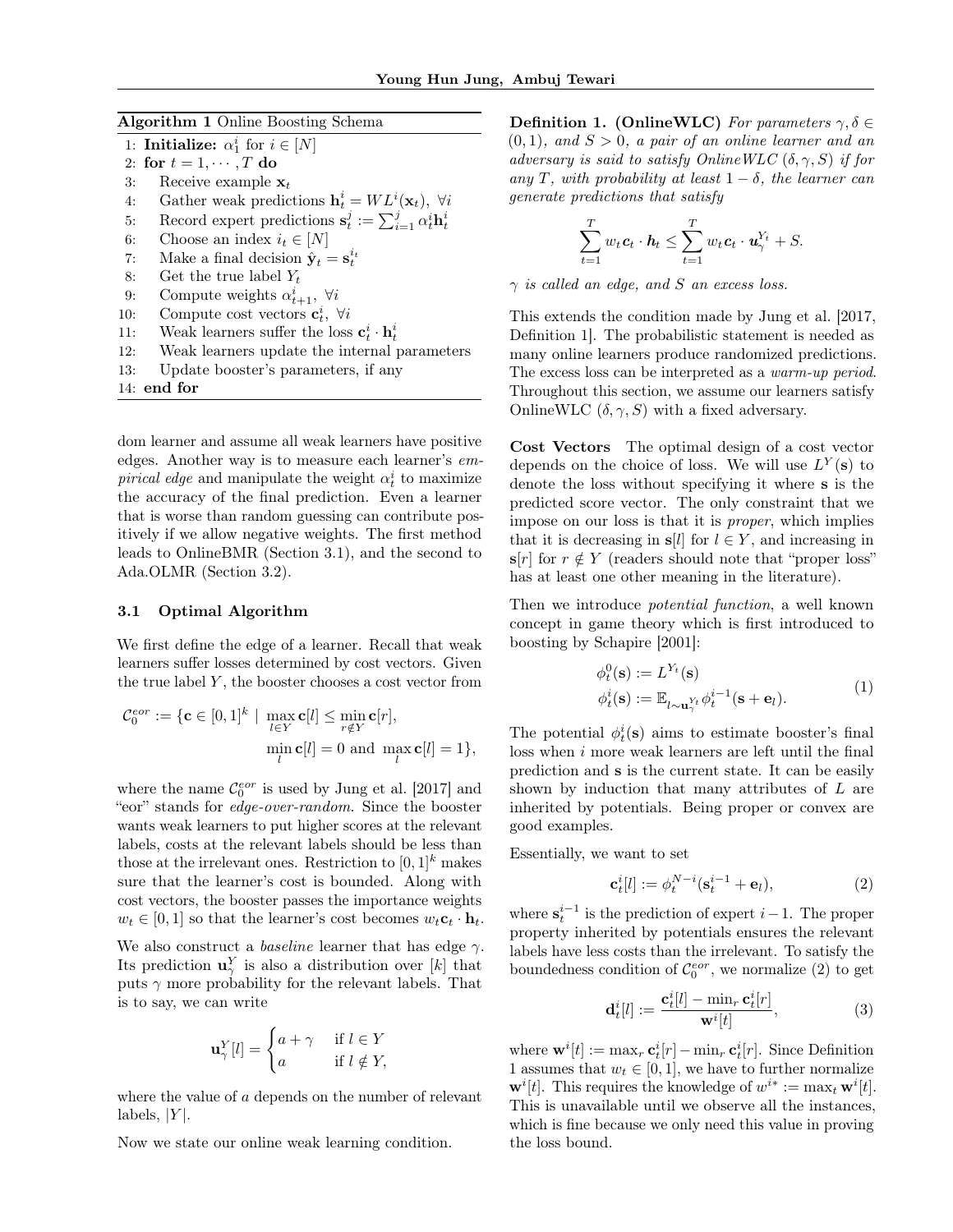Algorithm Details The algorithm is named by OnlineBMR (Online Boost-by-majority for Multi-label Ranking) as its potential function based design has roots in the classical boost-by-majority algorithm (Schapire [2001]). In OnlineBMR, we simply set  $\alpha^i_t=1,$ or in other words, the booster takes simple cumulative votes. Cost vectors are computed using (2), and the booster always follows the last expert N, or  $i_t = N$ . These datails are summarized in Algorithm 2.

Algorithm 2 OnlineBMR Details 1: **Initialize:**  $\alpha_1^i = 1$  for  $i \in [N]$ 6: Set  $i_t = N$ 9: Set the weights  $\alpha_{t+1}^i = 1, \ \forall i \in [N]$ 10: Set  $\mathbf{c}_t^i[l] = \phi_t^{N-i}(\mathbf{s}_t^{i-1} + \mathbf{e}_l), \ \forall l \in [k], \ \forall i \in [N]$ 13: No extra parameters to be updated

The following theorem holds either if weak learners are single-label learners or if the loss  $L$  is convex.

Theorem 2. (BMR, General Loss Bound) For any T and  $N \ll \frac{1}{\delta}$ , the final loss suffered by OnlineBMR satisfies the following inequality with probability  $1-N\delta$ :

$$
\sum_{t=1}^{T} L^{Y_t}(\hat{\mathbf{y}}_t) \leq \sum_{t=1}^{T} \phi_t^N(\mathbf{0}) + S \sum_{i=1}^{N} w^{i*}.
$$
 (4)

*Proof.* From  $(1)$  and  $(2)$ , we can write

$$
\begin{aligned} \phi^{N-i+1}_t(\mathbf{s}^{i-1}_t) &= \mathbb{E}_{l \sim \mathbf{u}^{Y_t}_\gamma} \phi^{N-i}_t(\mathbf{s}^{i-1}_t + \mathbf{e}_l) \\ &= \mathbf{c}^i_t \cdot \mathbf{u}^{Y_t}_\gamma \\ &= \mathbf{c}^i_t \cdot (\mathbf{u}^{Y_t}_\gamma - \mathbf{h}^i_t) + \mathbf{c}^i_t \cdot \mathbf{h}^i_t \\ &\geq \mathbf{c}^i_t \cdot (\mathbf{u}^{Y_t}_\gamma - \mathbf{h}^i_t) + \phi^{N-i}_t(\mathbf{s}^i_t), \end{aligned}
$$

where the last inequality is in fact equality if weak learners are single-label learners, or holds by Jensen's inequality if the loss is convex (which implies the convexity of potentials). Also note that  $s_t^i = s_t^{i-1} + h_t^i$ . Since both  $\mathbf{u}_{\gamma}^{Y_t}$  and  $\mathbf{h}_t^i$  have  $\ell_1$  norm 1, we can subtract common numbers from every entry of  $\mathbf{c}_t^i$  without changing the value of  $\mathbf{c}_t^i \cdot (\mathbf{u}_{\gamma}^{Y_t} - \mathbf{h}_t^i)$ . This implies we can plug in  $\mathbf{w}^{i}[t] \mathbf{d}_{t}^{i}$  at the place of  $\mathbf{c}_{t}^{i}$ . Then we have

$$
\begin{aligned} \phi^{N-i+1}_t(\mathbf{s}^{i-1}_t) - \phi^{N-i}_t(\mathbf{s}^{i}_t) \\ \geq \mathbf{w}^i[t] \mathbf{d}^i_t \cdot \mathbf{u}^{Y_t}_\gamma - \mathbf{w}^i[t] \mathbf{d}^i_t \cdot \mathbf{h}^i_t. \end{aligned}
$$

By summing this over  $t$ , we have

$$
\sum_{t=1}^{T} \phi_t^{N-i+1}(\mathbf{s}_t^{i-1}) - \sum_{t=1}^{T} \phi_t^{N-i}(\mathbf{s}_t^i)
$$
\n
$$
\geq \sum_{t=1}^{T} \mathbf{w}^i[t] \mathbf{d}_t^i \cdot \mathbf{u}_\gamma^{Y_t} - \sum_{t=1}^{T} \mathbf{w}^i[t] \mathbf{d}_t^i \cdot \mathbf{h}_t^i.
$$
\n(5)

OnlineWLC  $(\delta, \gamma, S)$  provides, with probability  $1 - \delta$ ,

$$
\sum_{t=1}^T \frac{\mathbf{w}^i[t]}{w^{i*}} \mathbf{d}_t \cdot \mathbf{h}_t \le \frac{1}{w^{i*}} \sum_{t=1}^T \mathbf{w}^i[t] \mathbf{d}_t \cdot \mathbf{u}_{\gamma}^{Y_t} + S.
$$

Plugging this in (5), we get

$$
\sum_{t=1}^{T} \phi_t^{N-i+1}(\mathbf{s}_t^{i-1}) - \sum_{t=1}^{T} \phi_t^{N-i}(\mathbf{s}_t^i) \ge -Sw^{i*}.
$$

Now summing this over i, we get with probability  $1-N\delta$ (due to union bound),

$$
\sum_{t=1}^{T} \phi_t^N(\mathbf{0}) + S \sum_{i=1}^{N} w^{i*} \ge \sum_{t=1}^{T} \phi_t^0(\mathbf{s}_t^N) = \sum_{t=1}^{T} L^{Y_t}(\hat{\mathbf{y}}_t),
$$

which completes the proof.

Now we evaluate the efficiency of OnlineBMR by fixing a loss. Unfortunately, there is no canonical loss in MLR settings, but following *rank loss* is a strong candidate (cf. Cheng et al. [2010] and Gao and Zhou [2011]):

$$
L_{\text{rnk}}^Y(\mathbf{s}) := w_Y \sum_{l \in Y} \sum_{r \notin Y} \mathbb{1}(\mathbf{s}[l] < \mathbf{s}[r]) + \frac{1}{2} \mathbb{1}(\mathbf{s}[l] = \mathbf{s}[r]),
$$

where  $w_Y = \frac{1}{|Y| \cdot |Y^c|}$  is a normalization constant that ensures the loss lies in [0, 1]. Note that this loss is not convex. In case weak learners are in fact singlelabel learners, we can simply use rank loss to compute potentials, but in more general case, we may use the following *hinge loss* to compute potentials:

$$
L^Y_{\text{hinge}}(\mathbf{s}) := w_Y \sum_{l \in Y} \sum_{r \notin Y} (1 + \mathbf{s}[r] - \mathbf{s}[l])_+,
$$

where  $(\cdot)_+ := \max(\cdot, 0)$ . It is convex and always greater than rank loss, and thus Theorem 2 can be used to bound rank loss. In Appendix A, we bound two terms in the RHS of (4) when the potentials are built upon rank and hinge losses. Here we record the results.

Table 1: Upper Bounds for  $\phi_t^N(\mathbf{0})$  and  $w^{i*}$ 

| loss       | $\phi_t^N(\mathbf{0})$           | $w^{i*}$                  |
|------------|----------------------------------|---------------------------|
| rank loss  | $\frac{\sqrt{2}N}{2}$            | $J(\frac{1}{\sqrt{N-i}})$ |
| hinge loss | $(N+1)e^{-\frac{\gamma^2 N}{2}}$ |                           |

For the case that we use rank loss, we can check

$$
\sum_{i=1}^{N} w^{i*} \le \sum_{i=1}^{N} O(\frac{1}{\sqrt{N-i}}) \le O(\sqrt{N}).
$$

Combining these results with Theorem 2, we get the following corollary.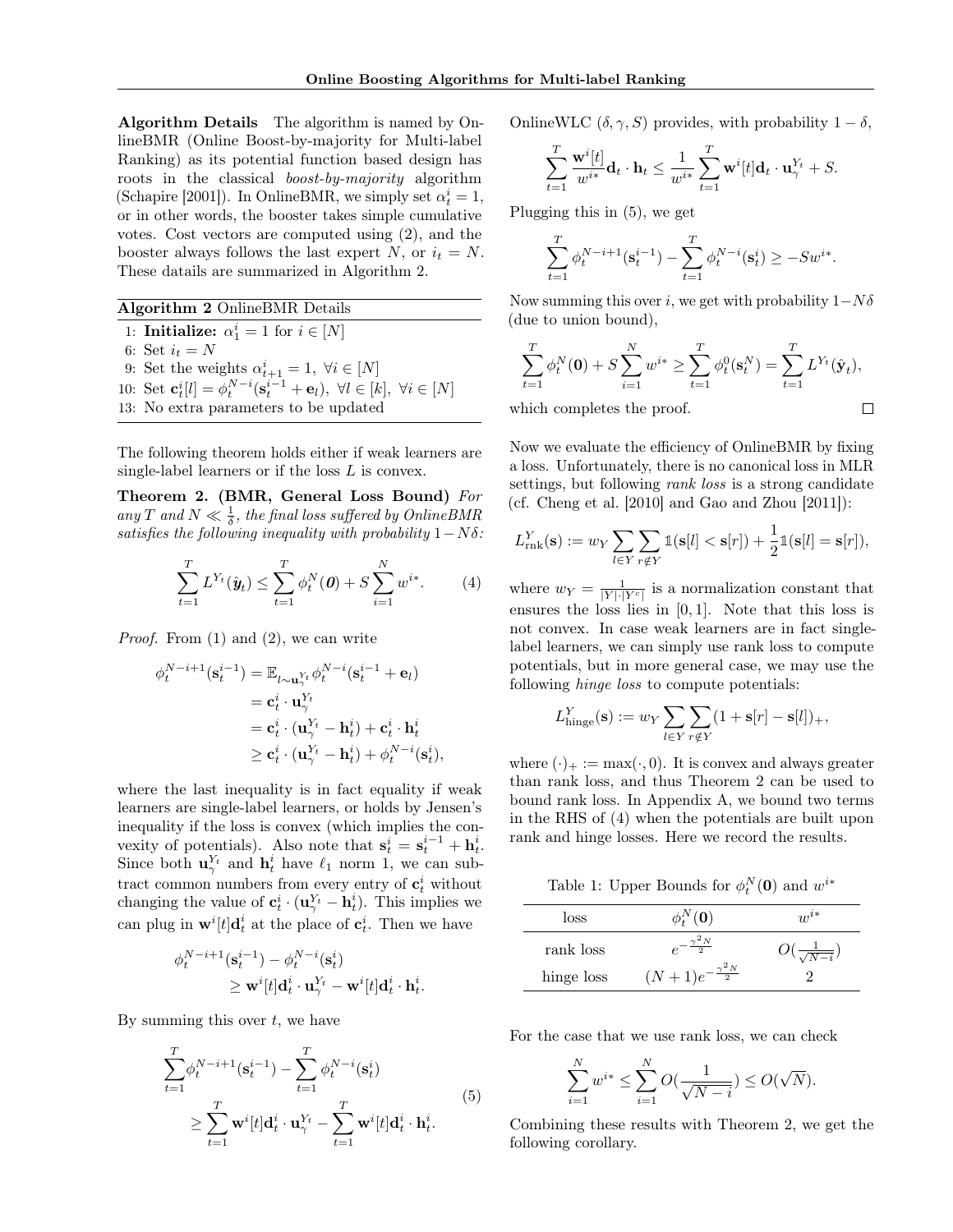Corollary 3. (BMR, Rank Loss Bound) For any  $T$  and  $N \ll \frac{1}{\delta}$ , OnlineBMR satisfies following rank loss bounds with probability  $1 - N\delta$ .

With single-label learners, we have

$$
\sum_{t=1}^{T} L_{rnk}^{Y_t}(\hat{y}_t) \le e^{-\frac{\gamma^2 N}{2}} T + O(\sqrt{N}S), \tag{6}
$$

and with general learners, we have

$$
\sum_{t=1}^{T} L_{rnk}^{Y_t}(\hat{y}_t) \le (N+1)e^{-\frac{\gamma^2 N}{2}}T + 2NS. \tag{7}
$$

**Remark.** When we divide both sides by  $T$ , we find the average loss is asymptotically bounded by the first term. The second term determines the sample complexity. In both cases, the first term decreases exponentially as N grows, which means the algorithm does not require too many learners to achieve a desired loss bound.

Matching Lower Bounds From  $(6)$ , we can deduce that to attain average loss less than  $\epsilon$ , OnlineBMR needs  $\Omega(\frac{1}{\gamma^2} \ln \frac{1}{\epsilon})$  learners and  $\tilde{\Omega}(\frac{S}{\epsilon \gamma})$  samples. A natural question is whether these numbers are optimal. In fact the following theorem constructs a circumstance that matches these bounds up to logarithmic factors. Throughout the proof, we consider  $k$  as a fixed constant.

**Theorem 4.** For any  $\gamma \in (0, \frac{1}{2k})$ ,  $\delta, \epsilon \in (0, 1)$ , and  $S \geq \frac{k \ln(\frac{1}{\delta})}{\gamma}$  $\frac{\partial \left( \frac{\partial \mathbf{y}}{\partial t} \right)}{\partial x}$ , there exists an adversary with a family of learners satisfying OnlineWLC  $(\delta, \gamma, S)$  such that to achieve error rate less than  $\epsilon$ , any boosting algorithm *requires at least*  $\Omega(\frac{1}{\gamma^2} \ln \frac{1}{\epsilon})$  *learners and*  $\Omega(\frac{S}{\epsilon \gamma})$  *samples.* 

Proof. We introduce a sketch here and postpone the complete discussion to Appendix B. We assume that an adversary draws a label  $Y_t$  uniformly at random from  $2^{[k]} - \{\emptyset, [k]\},$  and the weak learners generate singlelabel prediction  $l_t$  w.r.t.  $\mathbf{p}_t \in \Delta[k]$ . We manipulate  $\mathbf{p}_t$  such that weak learners satisfy OnlineWLC  $(\delta, \gamma, S)$ but the best possible performance is close to (6).

Boundedness conditions in  $\mathcal{C}_0^{eor}$  and the Azuma-Hoeffding inequality provide that with probability  $1-\delta$ ,

$$
\sum_{t=1}^T w_t \mathbf{c}_t[l_t] \leq \sum_{t=1}^T w_t \mathbf{c}_t \cdot \mathbf{p}_t + \frac{\gamma ||\mathbf{w}||_1}{k} + \frac{k \ln(\frac{1}{\delta})}{2\gamma}.
$$

For the optimality of the number of learners, we let  $\mathbf{p}_t = \mathbf{u}_{2\gamma}^{Y_t}$  for all t. The above inequality guarantees OnlineWLC is met. Then a similar argument of Schapire and Freund [2012, Section 13.2.6] can show that the optimal choice of weights over the learners is  $(\frac{1}{N}, \dots, \frac{1}{N})$ . Finally, adopting the argument in the proof of Jung et al. [2017, Theorem 4], we can show

$$
\mathbb{E}L_{\text{rnk}}^{Y}(\hat{\mathbf{y}}_{t}) \ge \Omega(e^{-4Nk^{2}\gamma^{2}}).
$$

Setting this value equal to  $\epsilon$ , we have  $N \geq \Omega(\frac{1}{\gamma^2} \ln \frac{1}{\epsilon}),$ considering  $k$  as a fixed constant. This proves the first part of the theorem.

For the second part, let  $T_0 := \frac{S}{4\gamma}$  and define  $\mathbf{p}_t = \mathbf{u}_0^{Y_t}$ for  $t \leq T_0$  and  $\mathbf{p}_t = \mathbf{u}_{2\gamma}^{Y_t}$  for  $t > T_0$ . Then OnlineWLC can be shown to be met in a similar fashion. Observing that weak learners do not provide meaningful information for  $t \leq T_0$ , we can claim any online boosting algorithm suffers a loss at least  $\Omega(T_0)$ . Therefore to obtain the certain accuracy  $\epsilon$ , the number of instances T should be at least  $\Omega(\frac{T_0}{\epsilon}) = \Omega(\frac{S}{\epsilon \gamma})$ , which completes the second part of the proof. □

#### 3.2 Adaptive Algorithm

Despite the optimal loss bound, OnlineBMR has a few drawbacks when it is applied in practice. Firstly, potentials do not have a closed form, and their computation becomes a major bottleneck (cf. Table 3). Furthermore, the edge  $\gamma$  becomes an extra tuning parameter, which increases the runtime even more. Finally, it is possible that learners have different edges, and assuming a constant edge can lead to inefficiency. To overcome these drawbacks, rather than assuming positive edges for weak learners, our second algorithm chooses the weight  $\alpha_t^i$  adaptively to handle variable edges.

Surrogate Loss Like other adaptive boosting algorithms (e.g., Beygelzimer et al. [2015] and Freund et al. [1999]), our algorithm needs a surrogate loss. The choice of loss is broadly discussed by Jung et al. [2017], and logistic loss seems to be a valid choice in online settings as its gradient is uniformly bounded. In this regard, we will use the following logistic loss:

$$
L_{\log}^Y(\mathbf{s}) := w_Y \sum_{l \in Y} \sum_{r \notin Y} \log(1 + \exp(\mathbf{s}[r] - \mathbf{s}[l])).
$$

It is proper and convex. We emphasize that booster's prediction suffers the rank loss, and this surrogate only plays an intermediate role in optimizing parameters.

Algorithm Details The algorithm is inspired by Jung et al. [2017, Adaboost.OLM], and we call it by Ada.OLMR<sup>1</sup> . Since it internally aims to minimize the logistic loss, we set the cost vector to be the gradient of the surrogate:

$$
\mathbf{c}_t^i := \nabla L_{\log}^{Y_t}(\mathbf{s}_t^{i-1}).\tag{8}
$$

Next we present how to set the weights  $\alpha_t^i$ . Essentially, Ada.OLMR wants to choose  $\alpha_t^i$  to minimize the cumulative logistic loss:

$$
\sum_t L^{Y_t}_{\log}(\mathbf{s}^{i-1}_t + \alpha^i_t \mathbf{h}^i_t).
$$

<sup>1</sup>Online, Logistic, Multi-label, and Ranking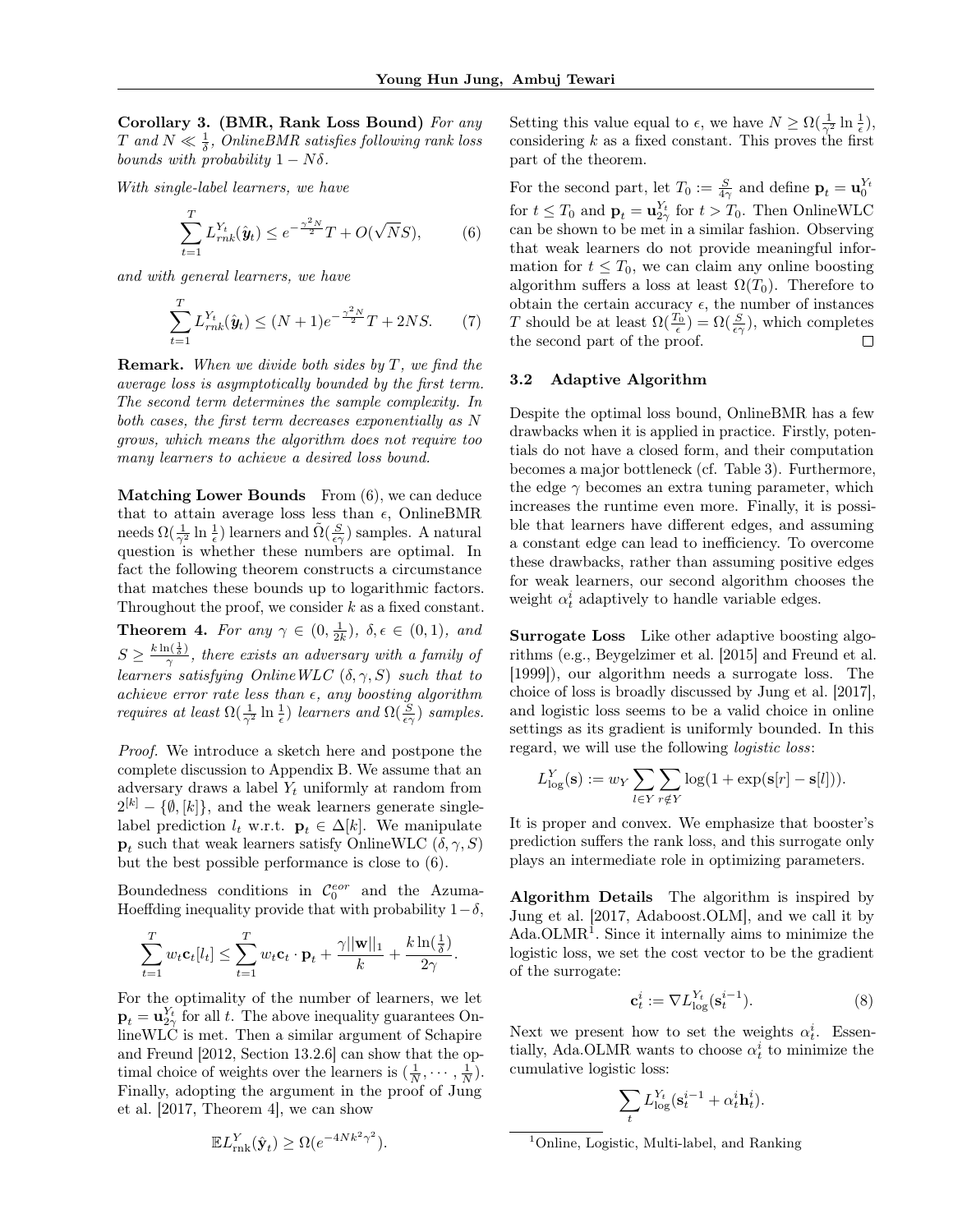After initializing  $\alpha_1^i$  equals to 0, we use *online gra*dient descent method, proposed by Zinkevich [2003], to compute the next weights. If we write  $f_t^i(\alpha) :=$  $L_{\log}^{Y_t}(\mathbf{s}_t^{i-1} + \alpha \mathbf{h}_t^i)$ , we want  $\alpha_t^i$  to satisfy

$$
\sum_t f^i_t(\alpha^i_t) \leq \min_{\alpha \in F} \sum_t f^i_t(\alpha) + R^i(T),
$$

where F is some *feasible set*, and  $R^{i}(T)$  is a sublinear regret. To apply the result by Zinkevich [2003, Theorem 1],  $f_t^i$  needs to be convex, and F should be compact. The former condition is met by our choice of logistic loss, and we will use  $F = [-2, 2]$  for the feasible set. Since the booster's loss is invariant under the scaling of weights, we can shrink the weights to fit in  $F$ .

Taking derivative, we can check  $f_t^i$  $'(\alpha) \leq 1$ . Now let  $\Pi(\cdot)$  denote a projection onto  $F: \Pi(\cdot) :=$  $\max\{-2, \min\{2, \cdot\}\}.$  By setting

$$
\alpha_{t+1}^i = \Pi(\alpha_t^i - \eta_t f_t^{i'}(\alpha_t^i)) \text{ where } \eta_t = \frac{1}{\sqrt{t}},
$$

we get  $R^i(T) \leq 9$ √  $\overline{T}$ . Considering that  $\mathbf{s}_t^i = \mathbf{s}_t^{i-1} + \cdots$  $\alpha_t^i \mathbf{h}_t^i$ , we can also write  $f_t^i$  $\mathbf{C}^{i}_{t}(\alpha_t^{i}) = \mathbf{c}_t^{i+1} \cdot \mathbf{h}_t^{i}.$ 

Finally, it remains to address how to choose  $i_t$ . In contrast to OnlineBMR, we cannot show that the last expert is reliably sophisticated. Instead, what can be shown is that at least one of the experts is good enough. Thus we use classical *Hedge algorithm* (cf. Freund and Schapire [1997] and Littlestone and Warmuth [1989]) to randomly choose an expert at each iteration with adaptive probability distribution depending on each expert's prediction history. In particular, we introduce new variables  $v_t^i$ , which are initialized as  $v_1^i = 1$ ,  $\forall i$ . At each iteration,  $i_t$  is randomly drawn such that

$$
\mathbb{P}(i_t = i) \propto v_t^i,
$$

and then  $v_t^i$  is updated based on the expert's rank loss:

$$
v_{t+1}^i := v_t^i e^{-L_{\text{rnk}}^{Y_t}(\mathbf{s}_t^i)}.
$$

The details are summarized in Algorithm 3.

Algorithm 3 Ada.OLMR Details 1: **Initialize:**  $\alpha_1^i = 0$  and  $v_1^i = 1$ ,  $\forall i \in [N]$ 6: Randomly draw  $i_t$  s.t.  $\mathbb{P}(i_t = i) \propto v_t^i$ 9: Compute  $\alpha_{t+1}^i = \Pi(\alpha_t^i - \frac{1}{\sqrt{2}})$  $\bar{t}^{j}$  $\check{U}(\alpha_t^i)$ ,  $\forall i \in [N]$ 10: Compute  $\mathbf{c}_t^i = \nabla L_{\log}^{Y_t}(\mathbf{s}_t^{i-1}), \ \forall i \in [N]$ 13: Update  $v_{t+1}^i = v_t^i e^{-L_{\text{rnk}}^{Y_t}(\mathbf{s}_t^i)}, \ \forall i \in [N]$ 

Empirical Edges As we are not imposing OnlineWLC, we need another measure of the learner's predictive power to prove the loss bound. From (8), it

can be observed that the relevant labels have negative costs and the irrelevant ones have positive cost. Furthermore, the summation of entries of  $\mathbf{c}_t^i$  is exactly 0. This observation suggests a new definition of weight:

$$
\mathbf{w}^{i}[t] := w_{Y_t} \sum_{l \in Y_t} \sum_{r \notin Y_t} \frac{1}{1 + \exp(\mathbf{s}_t^{i-1}[l] - \mathbf{s}_t^{i-1}[r])}
$$
  
= 
$$
-\sum_{l \in Y_t} \mathbf{c}_t^{i}[l] = \sum_{r \notin Y_t} \mathbf{c}_t^{i}[r] = \frac{||\mathbf{c}_t^{i}||_1}{2}.
$$
 (9)

This does not directly correspond to the weight used in (3), but plays a similar role. Then we define the empirical edge:

$$
\gamma_i := -\frac{\sum_{t=1}^T \mathbf{c}_t^i \cdot \mathbf{h}_t^i}{\|\mathbf{w}^i\|_1}.
$$
\n(10)

The baseline learner  $\mathbf{u}_{\gamma}^{Y_t}$  has this value exactly  $\gamma$ , which suggests that it is a good proxy for the edge defined in Definition 1.

Now we present the loss bound of Ada.OLMR.

Theorem 5. (Ada.OLMR, Rank loss bound) For any T and N, with probability  $1 - \delta$ , the rank loss suffered by Ada.OLMR is bounded as follows:

$$
\sum_{t=1}^{T} L_{rnk}^{Y_t}(\hat{y}_t) \le \frac{8}{\sum_{i} |\gamma_i|} T + \tilde{O}(\frac{N^2}{\sum_{i} |\gamma_i|}), \qquad (11)
$$

where  $\tilde{O}$  notation suppresses dependence on  $\log \frac{1}{\delta}$ .

Proof. We start the proof by defining the rank loss suffered by expert  $i$  as below:

$$
M_i := \sum_{t=1}^T L_{\text{rnk}}^{Y_t}(\mathbf{s}_t^i).
$$

According to the formula, there is no harm to define  $M_0 = \frac{T}{2}$  since  $s_t^0 = 0$ . As the booster chooses an expert through the Hedge algorithm, a standard analysis (cf. [Cesa-Bianchi and Lugosi, 2006, Corollary 2.3]) along with the Azuma-Hoeffding inequality provides with probability  $1 - \delta$ ,

$$
\sum_{t=1}^{T} L_{\text{rnk}}^{Y_t}(\hat{\mathbf{y}}_t) \le 2 \min_i M_i + 2 \log N + \tilde{O}(\sqrt{T}), \quad (12)
$$

where  $\tilde{O}$  notation suppresses dependence on  $\log \frac{1}{\delta}$ .

It is not hard to check that  $\frac{1}{1+\exp(a-b)} \geq \frac{1}{2}\mathbb{1}(a \leq b),$ from which we can infer

$$
\mathbf{w}^{i}[t] \ge \frac{1}{2} L_{\text{rnk}}^{Y_t}(\mathbf{s}_t^{i-1}) \text{ and } ||\mathbf{w}^{i}||_1 \ge \frac{M_{i-1}}{2},\qquad(13)
$$

where  $\mathbf{w}^i$  is defined in (9). Note that this relation holds for the case  $i = 1$  as well.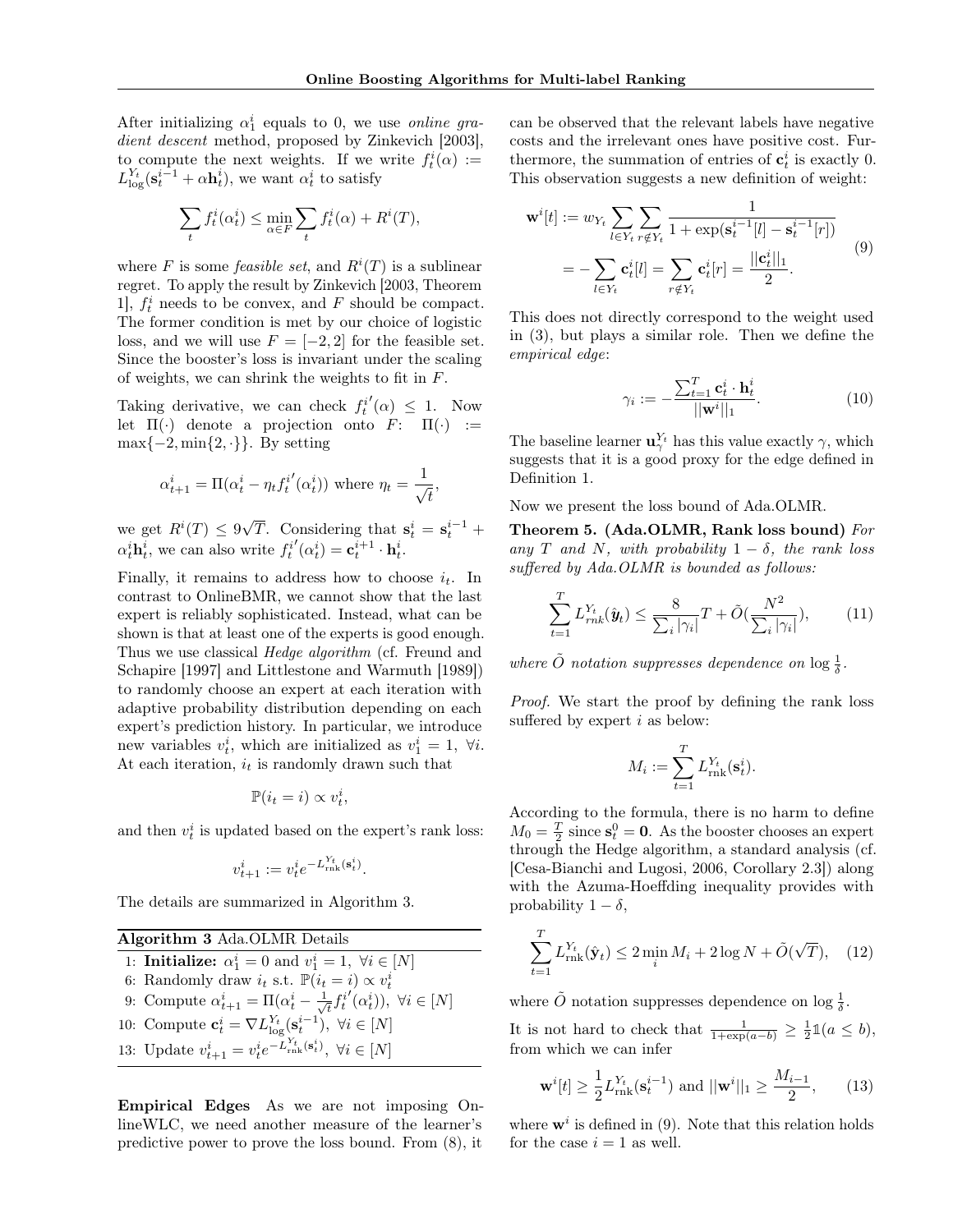Now let  $\Delta_i$  denote the difference of the cumulative logistic loss between two consecutive experts:

$$
\Delta_i := \sum_{t=1}^T L_{\text{log}}^{Y_t}(\mathbf{s}_t^i) - L_{\text{log}}^{Y_t}(\mathbf{s}_t^{i-1})
$$
  
= 
$$
\sum_{t=1}^T L_{\text{log}}^{Y_t}(\mathbf{s}_t^{i-1} + \alpha_t^i \mathbf{h}_t^i) - L_{\text{log}}^{Y_t}(\mathbf{s}_t^{i-1}).
$$

Then the online gradient descent algorithm provides

$$
\Delta_i \le \min_{\alpha \in [-2,2]} \sum_{t=1}^T [L_{\text{log}}^{Y_t} (\mathbf{s}_t^{i-1} + \alpha \mathbf{h}_t^i) - L_{\text{log}}^{Y_t} (\mathbf{s}_t^{i-1})] + 9\sqrt{T}.
$$
\n(14)

Here we record an univariate inequality:

$$
\log(1 + e^{s+\alpha}) - \log(1 + e^s) = \log(1 + \frac{e^{\alpha} - 1}{1 + e^{-s}})
$$
  

$$
\leq \frac{1}{1 + e^{-s}} (e^{\alpha} - 1).
$$

We expand the difference to get

$$
\sum_{t=1}^{T} [L_{\text{log}}^{Y_t}(\mathbf{s}_t^{i-1} + \alpha \mathbf{h}_t^i) - L_{\text{log}}^{Y_t}(\mathbf{s}_t^{i-1})]
$$
\n
$$
= \sum_{t=1}^{T} \sum_{l \in Y_t} \sum_{r \notin Y_t} \log \frac{1 + e^{\mathbf{s}_t^{i-1}[r] - \mathbf{s}_t^{i-1}[l] + \alpha(\mathbf{h}_t^i[r] - \mathbf{h}_t^i[l])}}{1 + e^{\mathbf{s}_t^{i-1}[r] - \mathbf{s}_t^{i-1}[l]}} \leq \sum_{t=1}^{T} \sum_{l \in Y_t} \sum_{r \notin Y_t} \frac{1}{1 + e^{\mathbf{s}_t^{i-1}[l] - \mathbf{s}_t^{i-1}[r]}} (e^{\alpha(\mathbf{h}_t^i[r] - \mathbf{h}_t^i[l])} - 1)
$$
\n
$$
=: f(\alpha). \tag{15}
$$

We claim that  $\min_{\alpha \in [-2,2]} f(\alpha) \leq -\frac{|\gamma_i|}{2} ||\mathbf{w}^i||_1$ . Let us rewrite  $||\mathbf{w}^i||_1$  in (9) and  $\gamma_i$  in (10) as following.

$$
||\mathbf{w}^{i}||_{1} = \sum_{t=1}^{T} \sum_{l \in Y_{t}} \sum_{r \notin Y_{t}} \frac{1}{1 + e^{\mathbf{s}_{t}^{i-1}[l] - \mathbf{s}_{t}^{i-1}[r]}}
$$
  

$$
\gamma_{i} = \sum_{t=1}^{T} \sum_{l \in Y_{t}} \sum_{r \notin Y_{t}} \frac{1}{||\mathbf{w}^{i}||_{1}} \frac{\mathbf{h}_{t}^{i}[l] - \mathbf{h}_{t}^{i}[r]}{1 + e^{\mathbf{s}_{t}^{i-1}[l] - \mathbf{s}_{t}^{i-1}[r]}}.
$$
(16)

For the ease of notation, let  $j$  denote an index that moves through all tuples of  $(t, l, r) \in [T] \times Y_t \times Y_t^c$ , and  $a_j$  and  $b_j$  denote following terms.

$$
a_j = \frac{1}{||\mathbf{w}^i||_1} \frac{1}{1 + e^{\mathbf{s}_t^{i-1}[l] - \mathbf{s}_t^{i-1}[r]}}
$$

$$
b_j = \mathbf{h}_t^i[l] - \mathbf{h}_t^i[r].
$$

Then from (16), we have  $\sum_j a_j = 1$  and  $\sum_j a_j b_j = \gamma_i$ . Now we express  $f(\alpha)$  in terms of  $a_j$  and  $b_j$  as below.

$$
\frac{f(\alpha)}{||\mathbf{w}^i||_1} = \sum_j a_j (e^{-\alpha b_j} - 1) \le e^{-\alpha \sum_j a_j b_j} - 1 = e^{-\alpha \gamma_i} - 1,
$$

where the inequality holds by Jensen's inequality. From this, we can deduce that

$$
\min_{\alpha \in [-2,2]} \frac{f(\alpha)}{||\mathbf{w}^i||_1} \le e^{-2|\gamma_i|} - 1 \le -\frac{|\gamma_i|}{2},
$$

where the last inequality can be checked by investigating  $|\gamma_i| = 0, 1$  and observing the convexity of the exponential function. This proves our claim that

$$
\min_{\alpha \in [-2,2]} f(\alpha) \le -\frac{|\gamma_i|}{2} ||\mathbf{w}^i||_1. \tag{17}
$$

Combining  $(13)$ ,  $(14)$ ,  $(15)$  and  $(17)$ , we have

$$
\Delta_i \le -\frac{|\gamma_i|}{4}M_{i-1} + 9\sqrt{T}.
$$

Summing over  $i$ , we get by telescoping rule

$$
\sum_{t=1}^{T} L_{\log}^{Y_t}(s_t^N) - \sum_{t=1}^{T} L_{\log}^{Y_t}(\mathbf{0})
$$
  

$$
\leq -\frac{1}{4} \sum_{i=1}^{N} |\gamma_i| M_{i-1} + 9N\sqrt{T}
$$
  

$$
\leq -\frac{1}{4} \sum_{i=1}^{N} |\gamma_i| \min_i M_i + 9N\sqrt{T}.
$$

Note that  $L_{\text{log}}^{Y_t}(\mathbf{0}) = \log 2$  and  $L_{\text{log}}^{Y_t}(\mathbf{s}_t^N) \geq 0$ . Therefore we have

$$
\min_{i} M_i \le \frac{4\log 2}{\sum_{i} |\gamma_i|} T + \frac{36N\sqrt{T}}{\sum_{i} |\gamma_i|}.
$$

Plugging this in (12), we get with probability  $1 - \delta$ ,

$$
\sum_{t=1}^{T} L_{\text{rnk}}^{Y_t}(\hat{\mathbf{y}}_t) \le \frac{8 \log 2}{\sum_{i} |\gamma_i|} T + \tilde{O}(\frac{N\sqrt{T}}{\sum_{i} |\gamma_i|} + \log N)
$$

$$
\le \frac{8}{\sum_{i} |\gamma_i|} T + \tilde{O}(\frac{N^2}{\sum_{i} |\gamma_i|}),
$$

where the last inequality holds from AM-GM inequality: where the last mequality holds from AM-GM 1<br>  $cN\sqrt{T} \leq \frac{c^2N^2+T}{2}$ . This completes our proof.  $\Box$ 

Comparison with OnlineBMR We finish this section by comparing our two algorithms. For a fair comparison, assume that all learners have edge  $\gamma$ . Since the baseline learner  $\mathbf{u}_{\gamma}^{Y}$  has empirical edge  $\gamma$ , for sufficiently large T, we can deduce that  $\gamma_i \geq \gamma$  with high probability. Using this relation, (11) can be written as

$$
\sum_{t=1}^T L_{\text{rnk}}^{Y_t}(\hat{\mathbf{y}}_t) \le \frac{8}{N\gamma}T + \tilde{O}(\frac{N}{\gamma}).
$$

Comparing this to either (6) or (7), we can see that OnlineBMR indeed has better asymptotic loss bound and sample complexity. Despite this sub-optimality (in upper bounds), Ada.OLMR shows comparable results in real data sets due to its adaptive nature.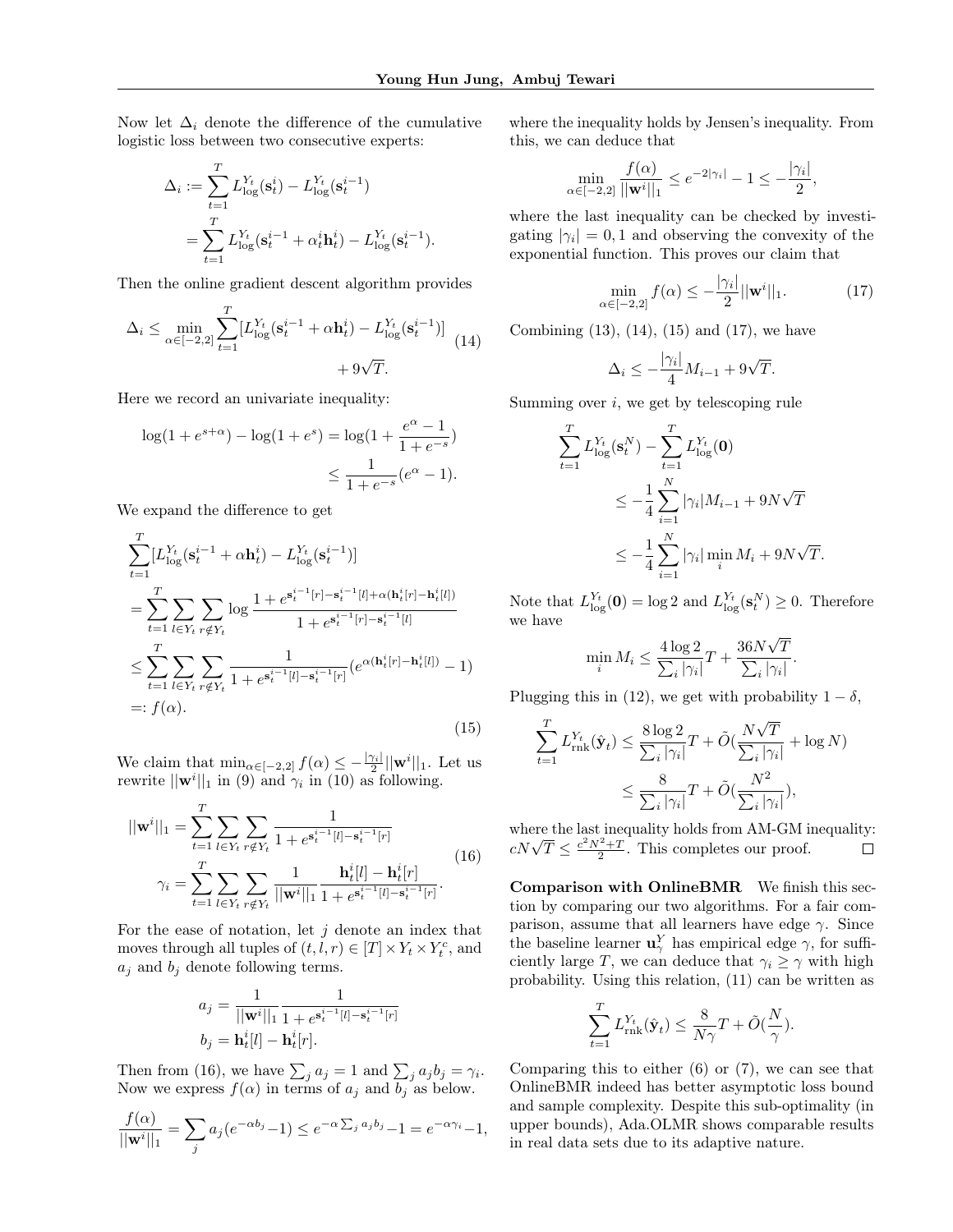### 4 EXPERIMENTS

We performed an experiment on benchmark data sets taken from MULAN<sup>2</sup>. We chose these four particular data sets because Dembczynski and Hüllermeier [2012] already provided performances of batch setting boosting algorithms, giving us a benchmark to compare with. The authors in fact used five data sets, but image data set is no longer available from the source. Table 2 summarizes the basic statistics of data sets, including training and test set sizes, number of features and labels, and three statistics of the sizes of relevant sets. The data set m-reduced is a reduced version of mediamill obtained by random sampling without replacement. We keep the original split for training and test sets to provide more relevant comparisons.

Table 2: Summary of Data Sets

| data                              | #train #test dim $k$ min mean max |                        |  |  |     |
|-----------------------------------|-----------------------------------|------------------------|--|--|-----|
| emotions                          |                                   | 391 202 72 6 1 1.87    |  |  | - 3 |
| scene                             |                                   | 1211 1196 294 6 1 1.07 |  |  | - 3 |
| veast                             |                                   | 1500 917 103 14 1 4.24 |  |  | 11  |
| mediamill                         | 30993 12914 120 101 0 4.38        |                        |  |  | 18  |
| m-reduced 1500 500 120 101 0 4.39 |                                   |                        |  |  | 13  |

VFDT algorithms presented by Domingos and Hulten [2000] were used as weak learners. Every algorithm used 100 trees whose parameters were randomly chosen. VFDT is trained using single-label data, and we fed individual relevant labels along with importance weights that were computed as max<sub>l</sub>  $\mathbf{c}_t - \mathbf{c}_t[l]$ . Instead of using all covariates, the booster fed to trees randomly chosen 20 covariates to make weak predictions less correlated.

All computations were carried out on a Nehalem architecture 10-core 2.27 GHz Intel Xeon E7-4860 processors with 25 GB RAM per core. Each algorithm was trained at least ten times<sup>3</sup> with different random seeds, and the results were aggregated through mean. Predictions were evaluated by rank loss. The algorithm's loss was only recorded for test sets, but it kept updating its parameters while exploring test sets as well.

Since VFDT outputs a conditional distribution, which is not of a single-label format, we used hinge loss to compute potentials. Furthermore, OnlineBMR has an additional parameter of edge  $\gamma$ . We tried four different values<sup>4</sup>, and the best result is recorded as *best BMR*. Table 3 summarizes the results.

| Table 3: Average Loss and Runtime in seconds |  |  |  |  |  |  |
|----------------------------------------------|--|--|--|--|--|--|
|----------------------------------------------|--|--|--|--|--|--|

| data      | batch <sup>5</sup> |       | Ada.OLMR    |       | best BMR     |
|-----------|--------------------|-------|-------------|-------|--------------|
| emotions  | .1699              | .1600 | 253         | .1654 | 611          |
| scene     | .0720              | .0881 | 341         | .0743 | 1488         |
| yeast     | .1820              | .1874 | - 2675      | .1836 | 9170         |
| mediamill | .0665              |       | .0508 69565 |       |              |
| m-reduced |                    | .0632 | 4148        |       | .0630 288204 |

Two algorithms' average losses are comparable to each other and to batch setting results, but OnlineBMR requires much longer runtimes. Based on the fact that best BMR's performance is reported on the best edge parameter out of four trials, Ada.OLMR is far more favorable in practice. With large number of labels, runtime for OnlineBMR grows rapidly, and it was even impossible to run mediamill data within a week, and this was why we produced the reduced version. The main bottleneck is the computation of potentials as they do not have closed form.

### 5 CONCLUSION

In this paper, we presented two online boosting algorithms that make multi-label ranking (MLR) predictions. The algorithms are quite flexible in their choice of weak learners in that various types of learners can be combined to produce a strong learner. OnlineBMR is built upon the assumption that all weak learners are strictly better than random guessing, and its loss bound is shown to be tight under certain conditions. Ada.OLMR adaptively chooses the weights over the learners so that learners with arbitrary (even negative) edges can be boosted. Despite its suboptimal loss bound, it produces comparable results with OnlineBMR and runs much faster.

Online MLR boosting provides several opportunities for further research. A major issue in MLR problems is that there does not exist a canonical loss. Fortunately, Theorem 2 holds for any proper loss, but Ada.OLMR only has a rank loss bound. An adaptive algorithm that can handle more general losses will be desirable. The existence of an optimal adaptive algorithm is another interesting open question.

#### Acknowledgments

We acknowledge the support of NSF via CAREER grant IIS-1452099 and CIF-1422157 and of the Sloan Foundation via a Sloan Research Fellowship.

 $^{2}$ Tsoumakas et al. [2011], http://mulan.sourceforge. net/datasets.html

 $3$ OnlineBMR for *m-reduced* was tested 10 times due to long runtimes, and others were tested 20 times

 $\{4\}, 2, 1, .01, .001\}$  for small k and  $\{.05, .01, .005, .001\}$  for large k

<sup>5</sup>The best result from batch boosting algorithms in Dembczynski and Hüllermeier [2012]